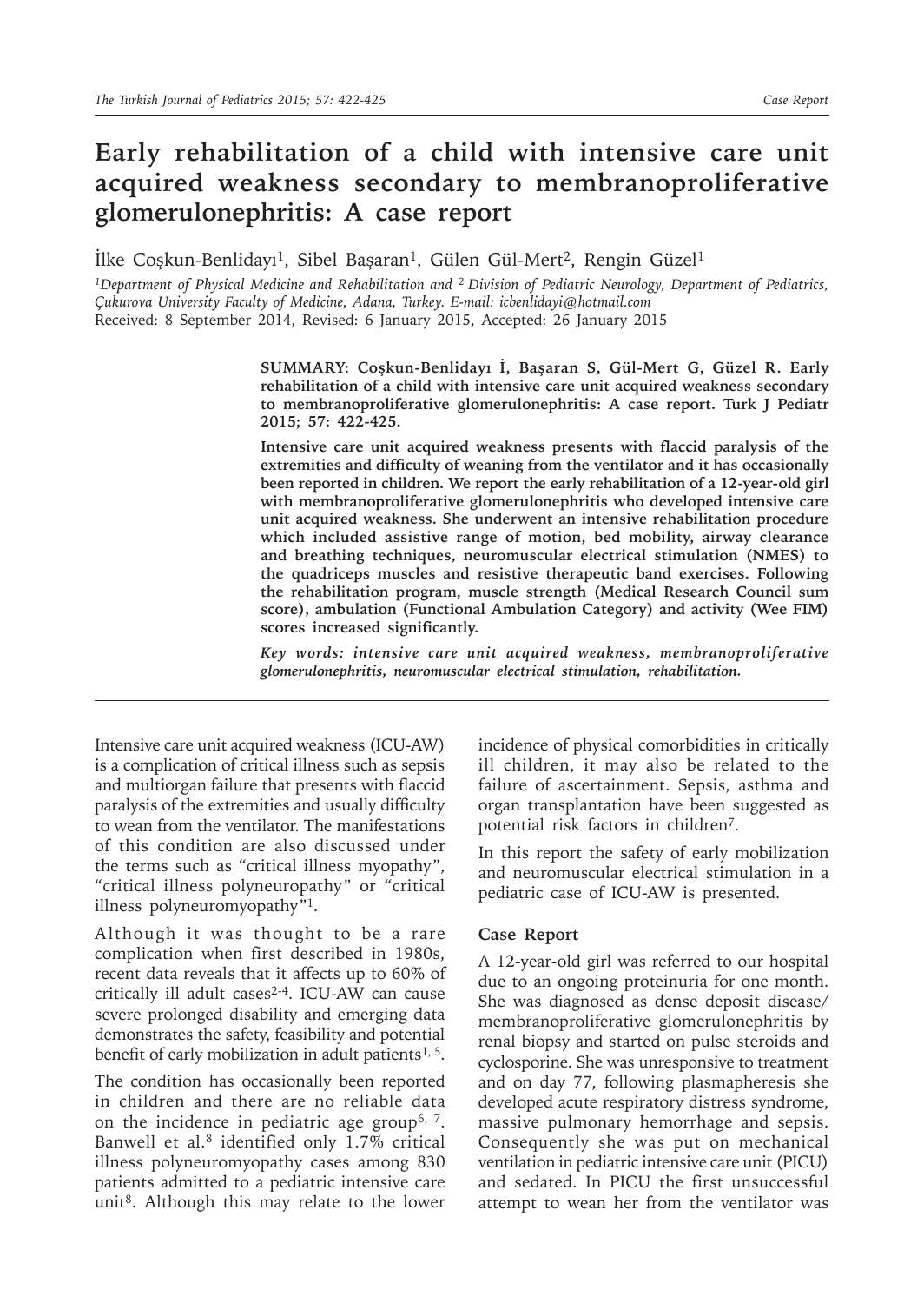made on day 13, but total weaning was not possible upon many trials until day 42 which she was transitioned to noninvasive ventilation with bi-level positive airway pressure (BIPAP). Meanwhile severe weakness in the limbs was recognized. Electroneuromyography detected no abnormality in sensorial nerve conduction velocities and bilateral motor polyneuropathy was noted. Transcutaneous diaphragmatic electromyography revealed phrenic nerve involvement.

The patient was consulted to the Department of Physical Medicine and Rehabilitation with the problems of difficulty in weaning and weakness. Initial assessment occurred on PICU day 44, she was awake, oriented to person, place and time and receiving BIPAP support. Bedside manual muscle testing Medical Research Council (MRC) sum score was 38 (Table I). In this scoring system the strength of shoulder abduction, elbow flexion, wrist extension, hip flexion, knee extension and ankle dorsiflexion are assessed bilaterally each on a scale of 0 to 5, which when added yield an overall numeric rating between 0-60. The MRC is a valid tool to assess muscle strength. ICU-AW has been inferred based on a sum score of less than 481, 9. Sensation was grossly intact and passive range of motion was full throughout all extremities, bilateral pretibial edema and diffuse striae were present.

On the basis of these findings this critically ill patient was diagnosed with ICU-AW.

Ambulation level was evaluated by using the Functional Ambulation Classification (FAC)<sup>10</sup>. FAC is evaluated in a total of 6 categories from 0 to 5. The FAC category of the patient was 0, which reflects no ambulation.

The functional independence of the patient was assessed according to the functional independence measure for children (WeeFIM) $11$ , 12. The scores of the 3 domain subscales (selfcare, mobility and cognition) of the patient were 10, 5 and 15, respectively with a total WeeFIM score of 30 (Table I). The WeeFIM instrument contains 18 measurement items, divided into areas of self-care (eating, grooming, bathing, dressing upper body, dressing lower body, toileting, bowel management, bladder management), mobility (bed/chair/wheelchair transfer, toilet transfer, tub/shower transfer, walking/wheelchair, stair climbing) and cognition (comprehension, expression, social interaction, problem solving, memory). A sevenlevel ordinal scoring system ranging from 7 (complete independence) to 1 (total assistance) is used to rate each item. The minimum possible total score is 18 (total dependence in all skills); the maximum possible score is 126 (complete independence in all skills). WeeFIM is applicable to children older than 7 years with developmental or acquired disabilities<sup>12</sup>.

Twice-daily physical therapy sessions of 30 minutes as tolerated were planned and sedation was kept to minimum. Interventions begin as active assisted range of motion and bed mobility including rolling/ supine to sit and air way clearance via percussion/ vibration, active cycling of breathing techniques. The next day, patient tolerated to sit unsupported at the edge of the bed for 10 minutes and progressed to ambulation with the assistance of two staff members, requiring tactile stimulation to prevent knee buckling. By day 48 she was breathing through an oxygen mask with a reservoir and ambulating 6 m with 1 rest break. She started resistive exercises to upper and lower extremity muscles with light resistance elastic bands.

On day 50, she was transferred to pediatric ward. After then physical therapy sessions continued in physical therapy department. Neuromuscular electrical stimulation (NMES) with Russian stimulation to quadriceps muscle was started<sup>13</sup>. This is a 2.5 kHz alternating current applied in 10 milliseconds rectangular bursts at a frequency of 50-Hz, with a duty cycle of 50%, 10 minutes daily treatment sessions were applied (Chattanooga Intelect Advanced 2773MS®). At each NMES session at the physiotherapy department arterial blood pressure, heart rate and respiratory rate were assessed initially and at 5, 10 and 15 minutes. NMES did not cause any hemodynamic instability. The stimulation was safe and free of pain. She was having gradually increasing neuromotor exercises (including strengthening exercises for the abdominal and spinal extensor muscles) which were, in turn, followed by tiptoe and heel stance, march on the spot and gait exercises. After 10 sessions of NMES and slowly progressive rehabilitation program, the MRC sum score improved to 50. When she was discharged on day 62, she could ambulate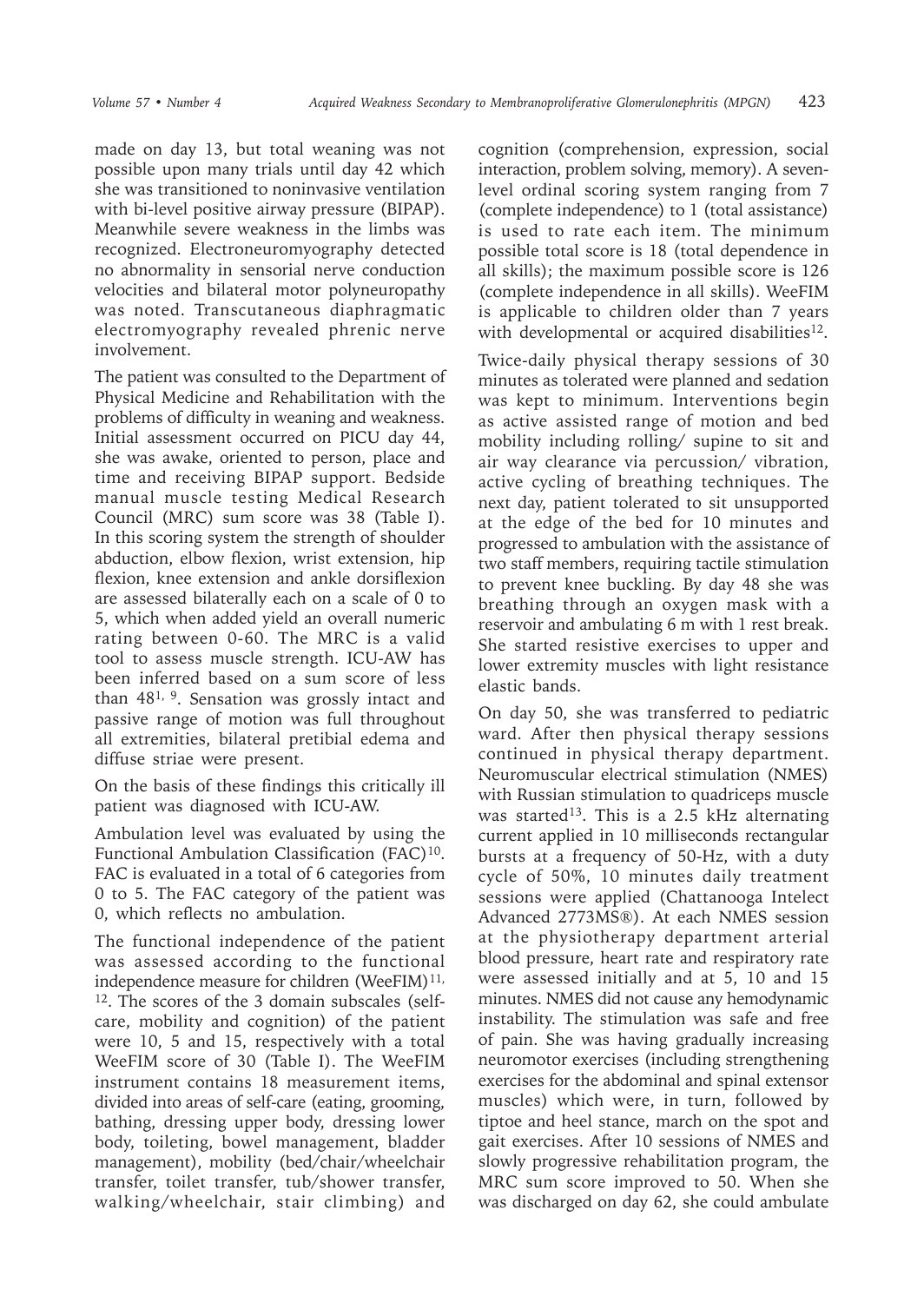|                                                                                        | First assessment<br>(Day 44) | Last assessment<br>(Day 62) |
|----------------------------------------------------------------------------------------|------------------------------|-----------------------------|
| MRC sum score $(0-60)$                                                                 | 38                           | 50                          |
| FAC (0-5)                                                                              | 0                            | 4                           |
| Wee FIM<br>Self care $(8-56)$<br>Mobility (5-35)<br>Cognition (5-35)<br>Total (18-126) | 10<br>5<br>15<br>30          | 34<br>24<br>28<br>86        |

**Table I.** Physical Therapy Outcomes of the Patient

MRC: Medical Research Council, FAC: Functional Ambulation Category, FIM: Functional Independence Measure Score ranges are given in parenthesis.

independently on level surfaces but required physical assistance to negotiate non-level surfaces and stairs (FAC 4). The total WeeFIM score of the patient was improved to 86 with scores of 34, 24 and 28 for self-care, mobility and cognition subscales, respectively (Table I).

Unfortunately, 15 weeks later she had a subsequent hospital course of 38 days, two days being in the PICU without the need for mechanical ventilation. On follow up 10 months after the disease onset, she was still mobile, moderately independent in activities of daily living and on hemodialysis three days a week.

## **Discussion**

Despite the high incidence in adults, ICU-AW is relatively uncommon in childhood and up until 2007 only 43 children have been reported. Their median age was 11.5 years and 86% of these children have been ventilated for >5 days<sup>7</sup>. Compatible with the previous case reports our case was a 12 year girl who has been ventilated for 42 days.

The incidence, etiology, natural history, and prognosis of the condition in children are unknown<sup>7</sup>. Diagnosis of ICU-AW depends upon the history, physical examination and electrophysiological findings. Current guidelines for ICU physiotherapy suggest that physiotherapy assessments should not be driven by medical diagnoses, but physiological and functional deficiencies<sup>4</sup>. Recently, evidence has been provided for appropriate measurement approaches in ICU-AW in adults. Among those measures for the examination of body function/ structure the usage of MRC sum score and for evaluation of activity FIM based scoring have

been proposed<sup>1</sup>. In this pediatric case we have evaluated the outcome using these measures.

Physical rehabilitation for individuals with ICU-AW can begin as soon as they have sufficient medical stability to accommodate the increased vascular and oxygen demands that accompany the physical examination and intervention<sup>1</sup>. Managements tended to keep the period of sedation to a minimum including daily cessation of sedation and ambulation of the patients on mechanic ventilators via physical therapy, and rehabilitation can bring about favorable outcomes<sup>14</sup>. Rehabilitation is the fundamental element of ICU-AW management<sup>5</sup>. Early physical therapy not only shortens the hospitalization period but also reduces the readmissions<sup>1, 2, 5</sup>. The intervention techniques include respiratory strategies, range of motion exercises and functional mobility training1. Regarding the functional mobility, there are several early mobility procedures in the literature1, 2, 4, 6, 15, 16. Sitting on the edge of the bed, standing at bedside and sitting in chair, and walking a short distance are the levels of a three-step process which the patients experience and the rehabilitation of this case has also progressed in that way. It is reasonable to commence with the highest level they can tolerate. As the patients with ICU-AW present with loss of large amounts of muscle mass, electrotherapy can preserve muscle mass in critically ill patients and can be an alternative to active exercises<sup>17, 18</sup>.

The present case was managed with a physiotherapy program comprising breathing exercises, active-assistive range of motion and resistive exercises for both upper and